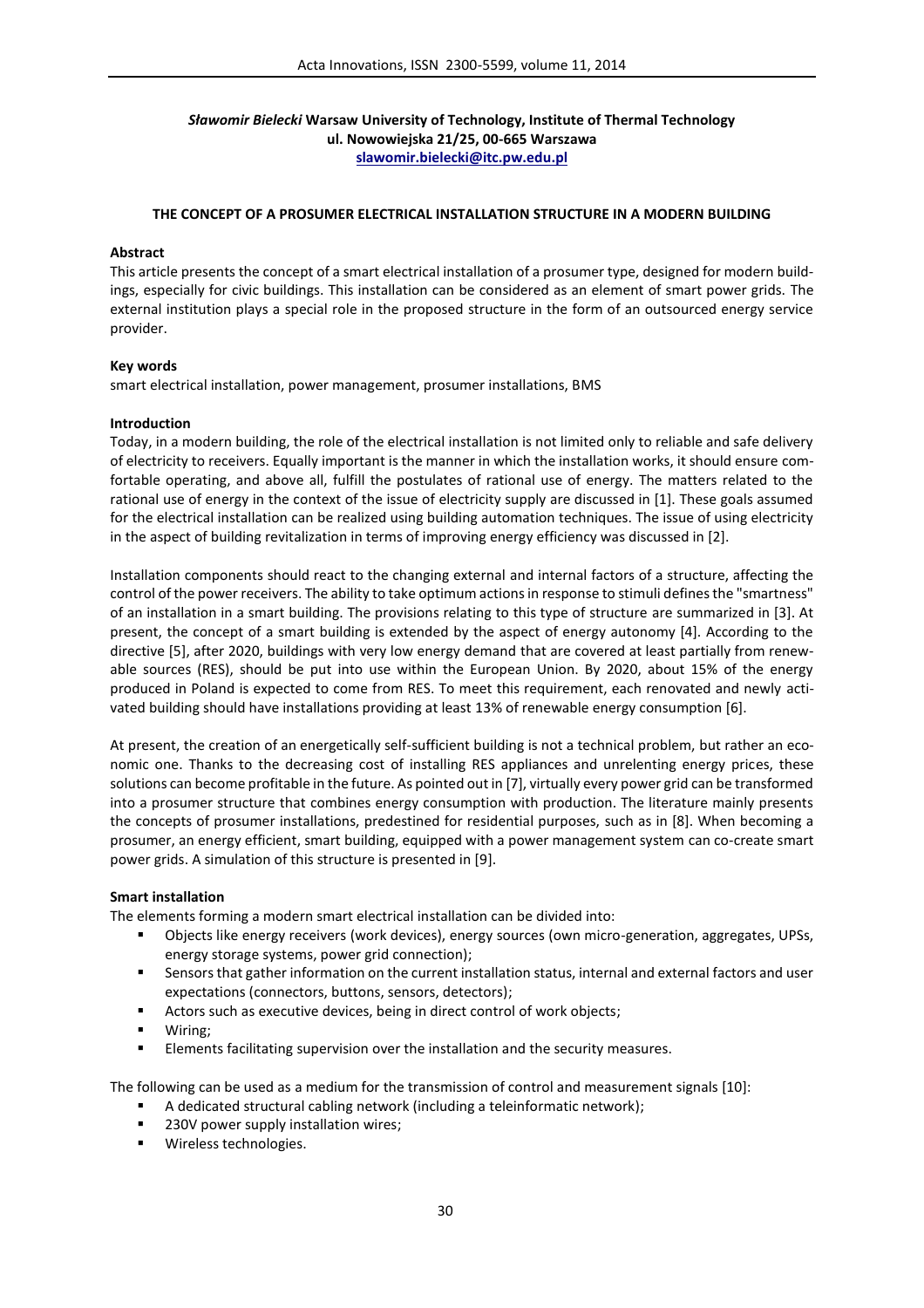The core of the smart installation is the BMS (Building Management System), which includes the terms BMCS (Building Management and Control System) and BM (Building Management), whereas these concepts refer to a complete control and supervision system.

The BMS system combines the elements of the BAS (Building Automation System) or the BACS (Building Automation and Control System) and the TBM (Technical Building Management), which is also called the SMS (Security Management System). The BACS automation functions ensure the efficiency of control functions for the installation, equipment and any building subsystems, rationally adjusting their power consumption to current requirements [3]. The BMS can be an important part of the building's energy consumption information system [11]. The structure's administrator may have access to professional and independent studies of the building's energy consumption profile compared to other similar buildings in the world. This will allow for the identification of abnormal energy consumption. The next step in using the energy management system may be to prevent users from wasting energy.

It should be noted that for the users to achieve long-term benefits, it is not enough to implement the *BMS* on its own. An improperly configured energy management system can even contribute to an increase in energy consumption [12]. Such a system should be subject to regular audits and optimization, according to the latest developments and technical knowledge. This is due to unavoidable changes in usage, the need to adapt to new trends, user needs, and tenant changes. Cyclical successive stages, such as auditing, performance optimization based on audit results, modernization, and proper operation of electrical installations using the *BMS* are elements that make up the process of rational use of electricity (Fig. 1).



# **The concept of the internal power grid of a modern building**

 $\overline{a}$ 

Below is an overview of the internal structure of the power grid of a modern building<sup>2</sup>. The complete structure should apply especially in larger buildings and civic buildings. The whole consists of subsystems (modules) that create distributed and centralized structures. A centralized structure includes a superordinate electric power control system and a system of power supply for the installation from a distribution system (SEE). Other subsystems form distributed structures that encompass the entire building. The task of the whole is optimal and rational use of the electricity coming from the SEE and internal micro sources of power (Fig. 2). This task is realized through algorithms within the control automation, based on the idea of an intelligent building.

<sup>&</sup>lt;sup>2</sup> This concept was created during the implementation of the project "Naukowcy dla gospodarki Mazowsza" ("Researchers for the Mazovian economy"), co-financed by the European Union under the ESF.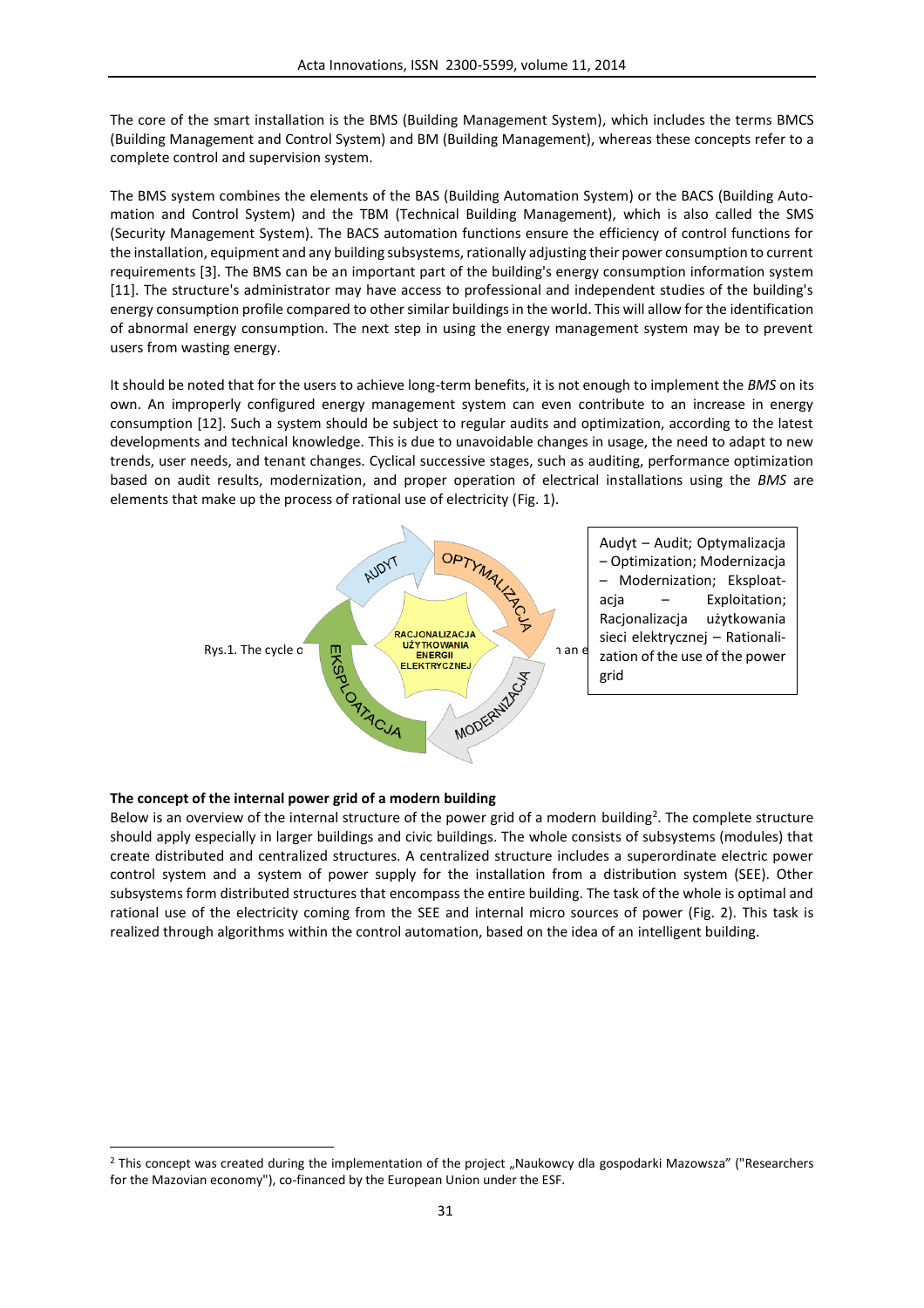Not all modules must be present in a particular structure, the criterion for their application is rationality (economic, technical and reliability reasons). In full configuration, the building plays an active role of a prosumer in the electricity market.



The following describes the individual modules that make up the grid structure.

# *Agent*

An agent is a service-oriented institutional structure that oversees the exploitation and correct operation of all systems, with the ability to intervene in the settings and algorithms of the superordinate power control system on an ongoing basis, to continuously optimize the system and ensure the rational use of energy in the building. Changes can be made based on information coming from the electricity market and customer suggestions. The agent has the power to control category IV receivers by shutting down or running them remotely according to the demand control program (DSM), flexible tariffs, or in conjunction with an electricity distribution grid operator (OSD). By accessing the parent control system, the agent can remotely control all of the system components, including micro sources, that are adapted to this.

ergy flow tracks;

The role of an external agent can be played by a company employing a small number of specialists, suitably qualified in the field of energy auditing, energy efficiency, energy use rationalization, power engineering and ICT systems, programs and market analysts. This is a business niche for small and medium-sized enterprises (SMEs) from the services sector. A company with more installations in buildings can aggregate its position in the energy market by creating virtual deliveries and even virtual power plants, gaining a stronger position in the local contracting, balancing, or system services market. A company of this type may also offer other electric energy services, becoming a kind of a broker of energy services and an intermediate between the prosumer and the OSD.

Basic tasks: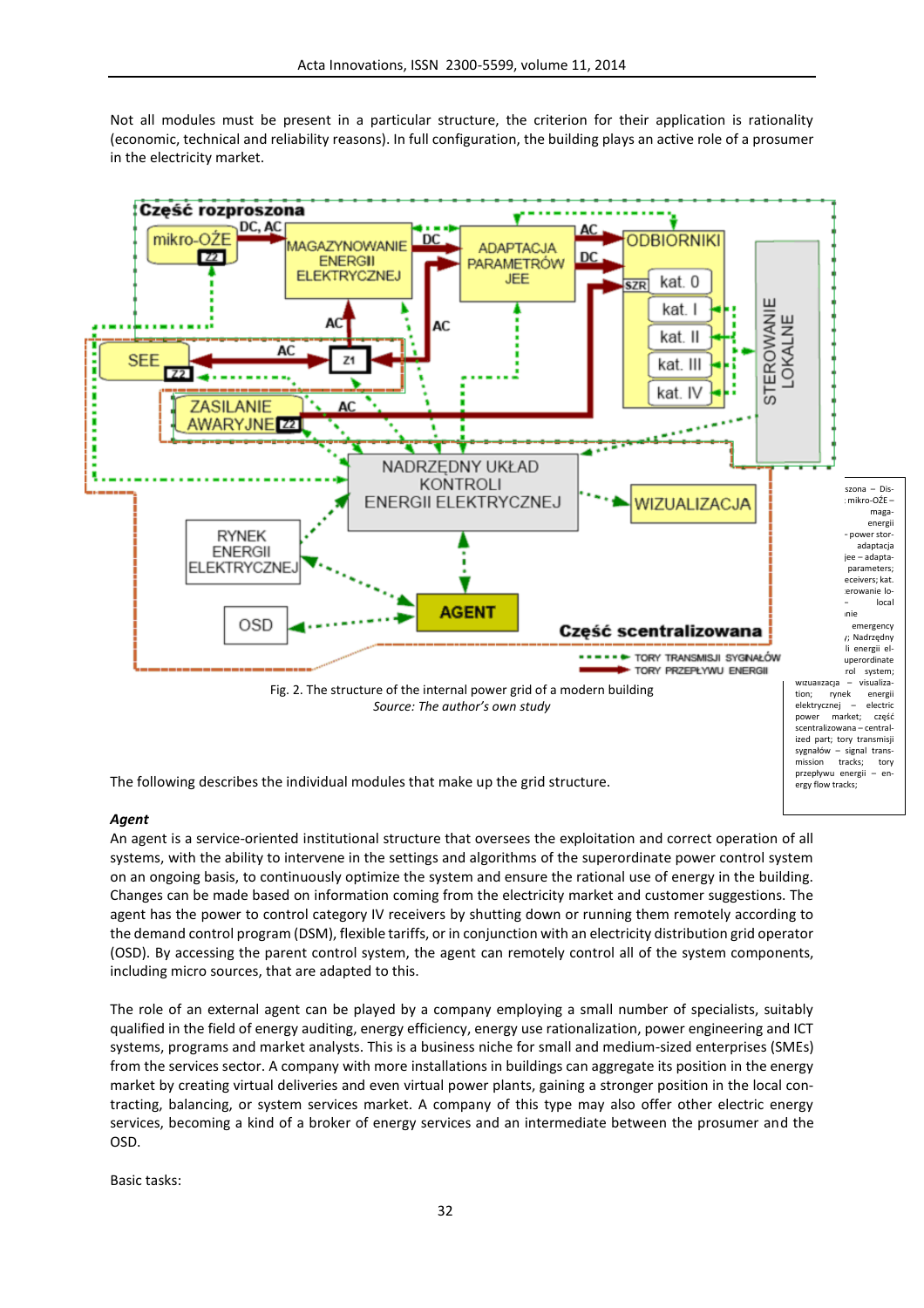- Supervision, exploitation, maintenance of the installation;
- Supervision of control systems;
- Forecasting (of energy prices, production from micro sources, user behavior);
- Analysis of electricity consumption and production;
- Cyclical optimization of the BMS;
- Active participation in the energy market positioning (e.g. stock exchange, system services);
- Creating and controlling virtual receivers and virtual power plants;
- Cooperation with the OSD;
- Making settlements;
- Offering comprehensive (rational) energy use services.

## *Receivers*

Each energy receiver in the installation should be assigned with a set of attributes related to the supply method, the sensitivity to the reliability and quality parameters of the electrical system operation, the possibility of generating power disturbances and the nature of the work, including the energy consumption profile.

Based on attribute values, receivers are assigned to the appropriate categories. The characteristics of individual categories are acceptable power outage durations and the type of automation controlling the receiver (Tab. 1).

| Category | Acceptable power outage | <b>Control automation</b> |
|----------|-------------------------|---------------------------|
|          | Unacceptable            | Own                       |
|          | $< 1$ s                 | Local                     |
|          | $>1$ s                  | Local                     |
|          | $>1$ s                  | Local, Central            |
|          | $>1$ s                  | Local, Central, Agent     |
|          | $>1$ s                  | None (only manual)        |

### Table 1. Categories of receivers

# *Source: The author's own study*

Due to the rationalization of energy consumption, the use of category "N" receivers should be eliminated. The receiver control automation can be local (signals from limited space, such as a single room, floor), central (signals from the central unit, based on information from the whole structure), or internal (dedicated to specific devices). Some receivers can be controlled by an external agent. Due to the rational use of energy, priority should be given to control signals, in descending order: manual, agent, central and local automation.

# *Energy sources*

Energy sources are small-power (micro-RES) power generators, utilizing renewable energy or recovering energy from the building, often lost as a byproduct of the processes, activities, and behavior taking place during the exploitation of the structure. Examples of technology include photovoltaic systems, solar collectors, small windmills, cogeneration systems, Stirling engines, and energy recovery systems from moving parts of equipment or from emitted heat.

The installation should be connected to the power distribution grid and then a connector and a possible transformer would be included in the system. Depending on the required reliability of the building's power supply, one or two mutually complementary lines can be provided, integrated with the SZR (Samoczynne Załączenie Rezerwy - Automatic Reserve Activation), which in the event of a loss of power from the primary line will automatically switch to the reserve track.

# *Emergency power supply system*

The task of the emergency power supply system is to ensure the continuity of the supply for sensitive (class "0") receivers in the event of a power outage coming from other sources or insufficient energy resources from the ongoing production from the micro-RES. The emergency power supply can be, depending on the need or economic account, a power generator, a large UPS unit, or a UPS-generator tandem.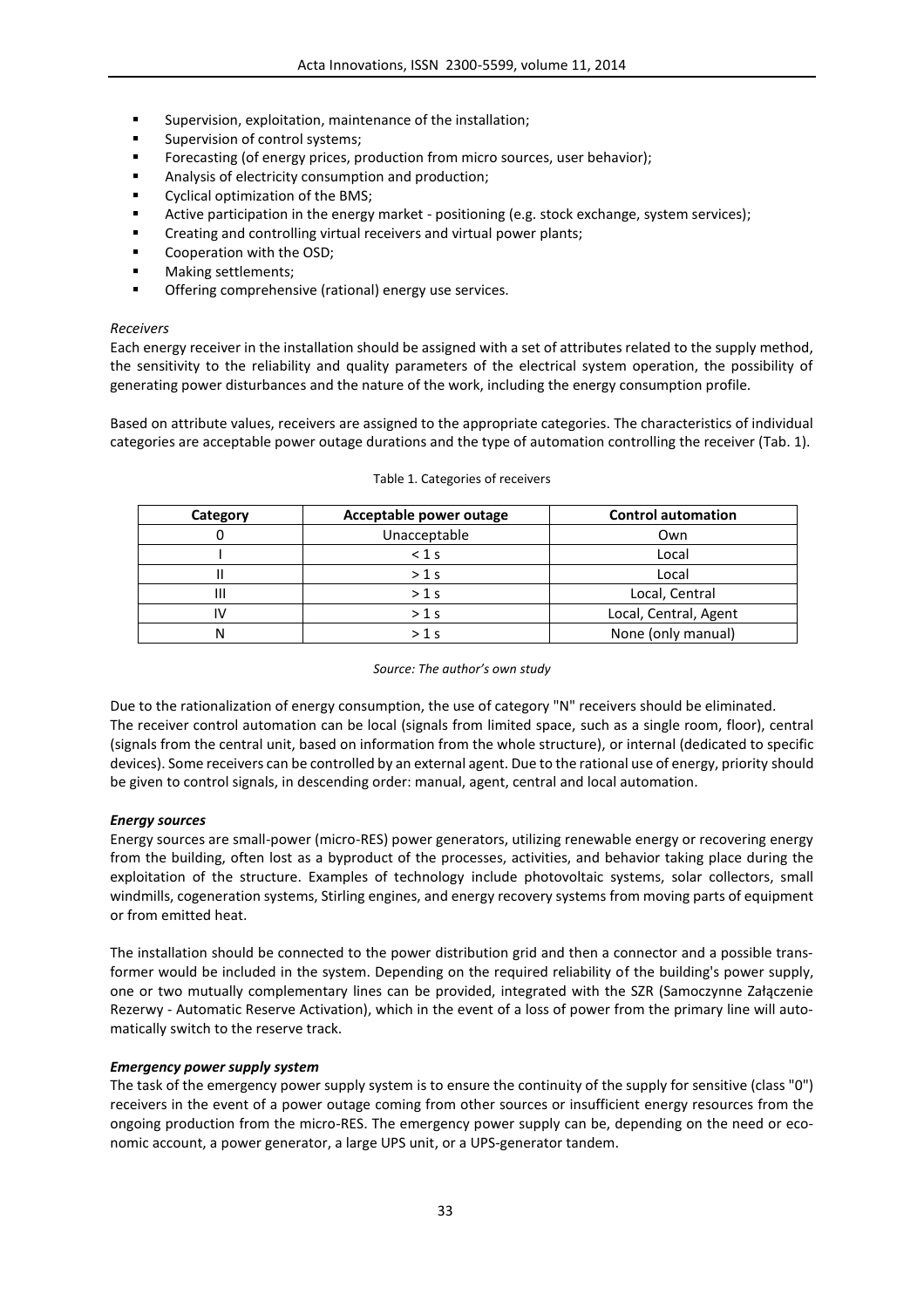This system can be coupled to a storage system for the energy produced in one's own micro sources. It can be used in the case of oversupply of the energy generated in relation to the current demand, and when it is not viable to resell it to the grid, or when the electricity supplied from the grid is clearly cheaper and it is cost-effective to retrieve it from the system while running the storage modules. An energy storage system can be created by rechargeable batteries within UPS devices or, for example, using superconducting coils, supercapacitors, batteries (Zn-Br, lead-acid, lithium-ion). The choice of technology is determined by the individual economic account.

### *System of adaptation of quality parameters of electricity (jee)*

The purpose of the system is to adjust the supply voltage parameters of the receivers to the level they require and, in addition, eliminate interference and the possibility of them being distributed along the building's installation to improve the quality of electricity. Another purpose is to install AC and DC circuits.

Some receivers, especially those with electronic components, are normally supplied with DC power, so when there are many it is reasonable to create a separate DC power supply. This eliminates the unnecessary degrees of transformation and equipment, such as converters, power supplies, and rectifiers. The power electronics that make up this system can dynamically improve the quality of the electricity supplied from the grid and from unstable micro sources, and reduce the inactive power dissipation through compensation when a reduction of the current module affects the voltage stabilization. The jee adaptive system can include high harmonic filters (active and passive), active current converters (PFCs), rectifiers, inverters, capacitor banks with thyristor controlled capacitors, passive power converter sources, symmetrizers, conditioners, stabilizers, and soft-start circuits.

### *Z1, Z2 Connections systems*

The systems consist of, respectively:

- A three-state switch, allowing only charging from the energy storage systems grid, only powering the receivers from the grid (through the adaptation of the jee parameters), simultaneous charging from the energy storage systems grid, and the receivers through the jee parameters adaptation system;
- Connector systems enabling the activation of a power supply of a building from a power grid through a connector or from own micro sources (micro-RES).

### *Local control systems*

This is a system consisting of physical amounts sensors and it transmits information to the central system and to individual device controllers, which provide control based on programed algorithms, allowing to rationalize the electricity consumption of the receivers. The system creates the first local layer of automatic control of the distributed intelligence type. Intelligence manifests itself in the ability of controllers in the installation to respond to changing external and internal environmental factors, based on programed settings.

### *Superordinate electricity control system in the building*

This system covers the functionality of the building's electricity management system and plays an overriding role in relation to the Local Control System. It has up-to-date and historical measurement information about the state of the building with the ability to predict behavior. Based on special algorithms, it controls the devices and receivers in the building, optimizing and rationalizing the electricity consumption in a holistic manner. Thanks to higher priority of the control signals, it can affect the use of receivers (classes III and IV), regardless of local control. Based on information about electricity prices, the system makes decisions about how to power the building, increasing or decreasing energy demand from the grid, by regulating the connectors within the Z1 and Z2 systems, and by allowing the return of the energy produced (micro-RES) or stored in the energy storage system to the power grid. If the storage system is also acting as an emergency power supply, the superordinate control system monitors the charging of energy containers with the energy from the grid and/or own sources. The manner of choosing the route of energy inflow is based on a programed algorithm, taking into account the criteria of rationality (technical, reliability and economic). The superordinate system can archive, report and visualize data, including an "energy mirror" function.

# *Electricity flow tracks*

A system of electric wires and cables, separating, receiving from internal sources and the grid, and supplying electricity to receivers or grids, consists of an AC power supply and a dedicated DC power supply.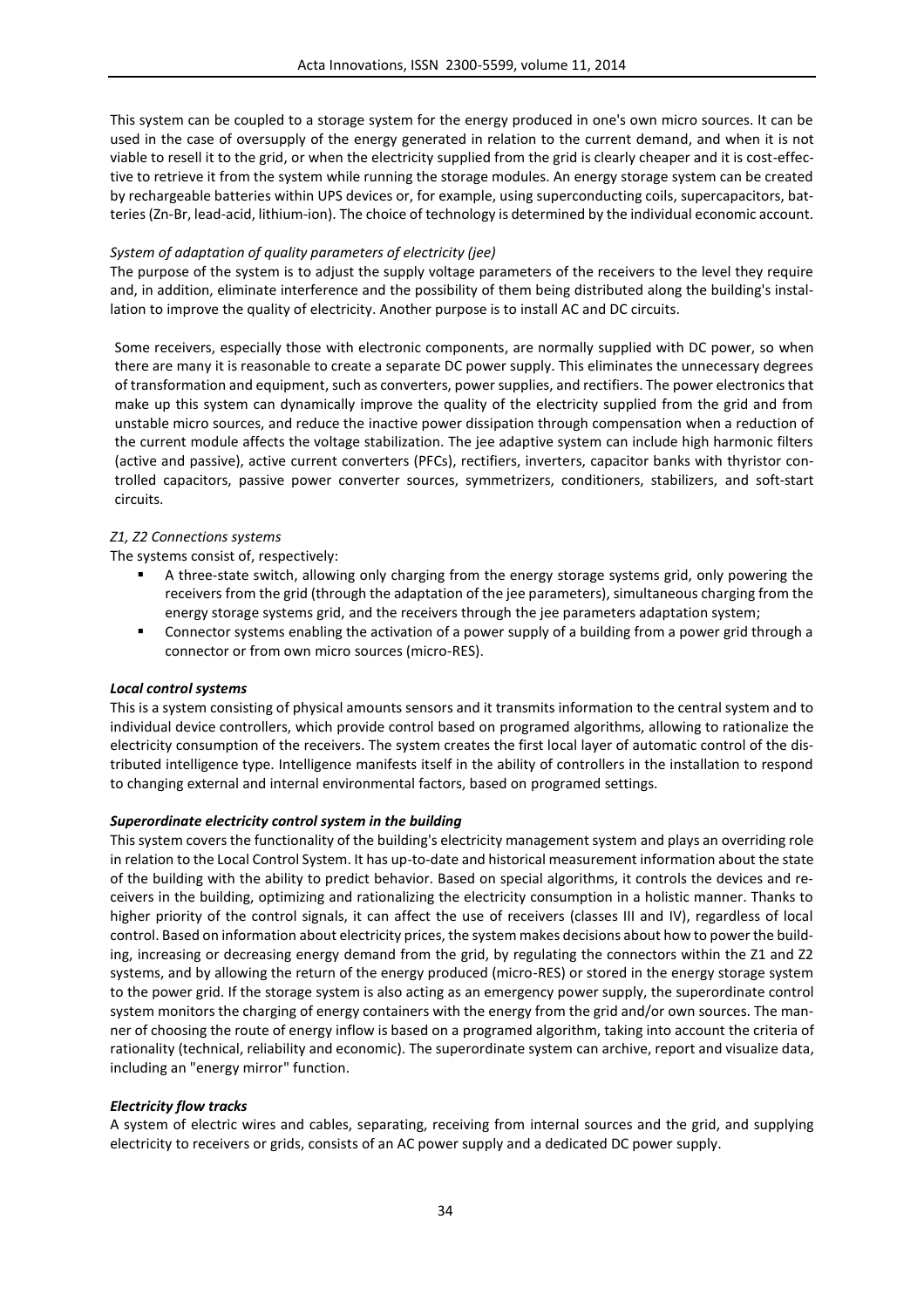### *Signal transmission tracks*

The signal transmission tracks are used to transmit measurement information, status signals and control signals. Different technologies can be used, including hybrid solutions such as separate structured cabling, wireless transmission, and power transmission tracks.

### **Summary**

The electrical installation of a modern building should evolve towards an autonomous micro-grid, which can interact with the power engineering system within a smart grid (the concept of buildings included in the Smart Grid network: B2G - Building to Grid). It will then be possible to create a network of co-operating small-scale energy sources. Installations equipped with a monitoring and remote reading system can be rationally and efficiently managed. This requires planning and carrying out organizational changes in the management of the national power engineering system, improving infrastructure, and introducing flexible tariffs.

The concept of the power grid structure of the building has been presented, highlighting the specific role of the element supervising the functionality of the whole system in particular objects. This solution creates the concept of a new business model for the power engineering services industry, predestined for the small and medium enterprises sector.

*Paper co-financed by the European Union within the framework of the European Social Fund through the implementation of the project of the Didactic Development Program of the Faculty of Mechanical Engineering and Aeronautics, Warsaw University of Technology.*

### **References**

[1] S. Bielecki, T. Skoczkowski, Racjonalne użytkowanie energii elektrycznej w kontekście zagadnień dostarczania energii elektrycznej, Przegląd Elektrotechniczny 12a/2012, s. 121-126

[2] S. Bielecki, Sieć elektroenergetyczna budynku, w: Rewitalizacja budynków użyteczności publicznej według kryteriów zrównoważonego rozwoju. Seria wydawnicza Acta Innovations, CBI Proakademia, Oddział PAN w Łodzi, 2014, s. 221-230

[3] S. Bielecki, J. Lipka, T. Palimąka, T. Skoczkowski, J. Szymczyk, Rozwiązania inteligentnego budynku w rewitalizacji budynków użyteczności publicznej. Krok ku poprawie efektywności energetycznej, Elektro.Info 6/2013 (115), s. 66-71

[4] S. Królikowski, B. Walczak, A. Wójcik, A. Aftański, Electrical Energy in the Future. A Vision of 2050, Acta Energetica 3/12 (2012), s. 85-93

[5] Dyrektywa Parlamentu Europejskiego i Rady 2010/31/UE z dnia 19 maja 2010r. w sprawie charakterystyki energetycznej budynków

[6] R. Szczerbowski, Źródła generacji rozproszonej oraz sieci smart grid w budownictwie przemysłowym niskoenergetycznym, INPE 2013, nr 161, s. 48-59

[7] S. Grijalva, M.U.Tariq, Prosumer-Based smart Grid Architecture Enables a Flat, Sustainable Electricity Industry, Innovative Smart Grid Technologies, 2011 IEEE PES, s. 1-6

[8] A.M. Carreiro, C.H.Antunes, H.M.Jorge, Energy Smart House Architecture for a Smart Grid, Sustainable Systems and Technology, IEEE International Symposium, 16-18 May 2012

[9] P. Caianiello, S.Costantini, G. De Gasperis, M.G. De Lorenzo, Application of Hybrid Agents to Smart Energy Management of a Prosumer Node, International Journal of Artificial Intelligence and Interactive Multimedia, Vol. 2, Nº 4, 2013, s. 60-66

[10] S. Bielecki, T. Palimąka, T. Skoczkowski, J. Szymczyk, Sieci transmisji danych we współczesnych budynkach – technologie, bezpieczeństwo, zasilanie elektryczne oraz metoda oceny instalacji okablowania strukturalnego, Wiadomości Elektrotechniczne 9/2013, s. 17-21

[11] M. Kochański, Systemy zarządzania energią i informowania o jej zużyciu w rewitalizowanych budynkach użyteczności publicznej, w: Rewitalizacja budynków użyteczności publicznej według kryteriów zrównoważonego rozwoju. Seria wydawnicza Acta Innovations, CBI Proakademia, Oddział PAN w Łodzi, 2014, s. 231-239

[12] A. Colmenar-Santos, et al., Solutions to Reduce Energy Consumption in the Management of Large Buildings, Energy and Buildings, vol.56 No.1, 2013, s.66-77